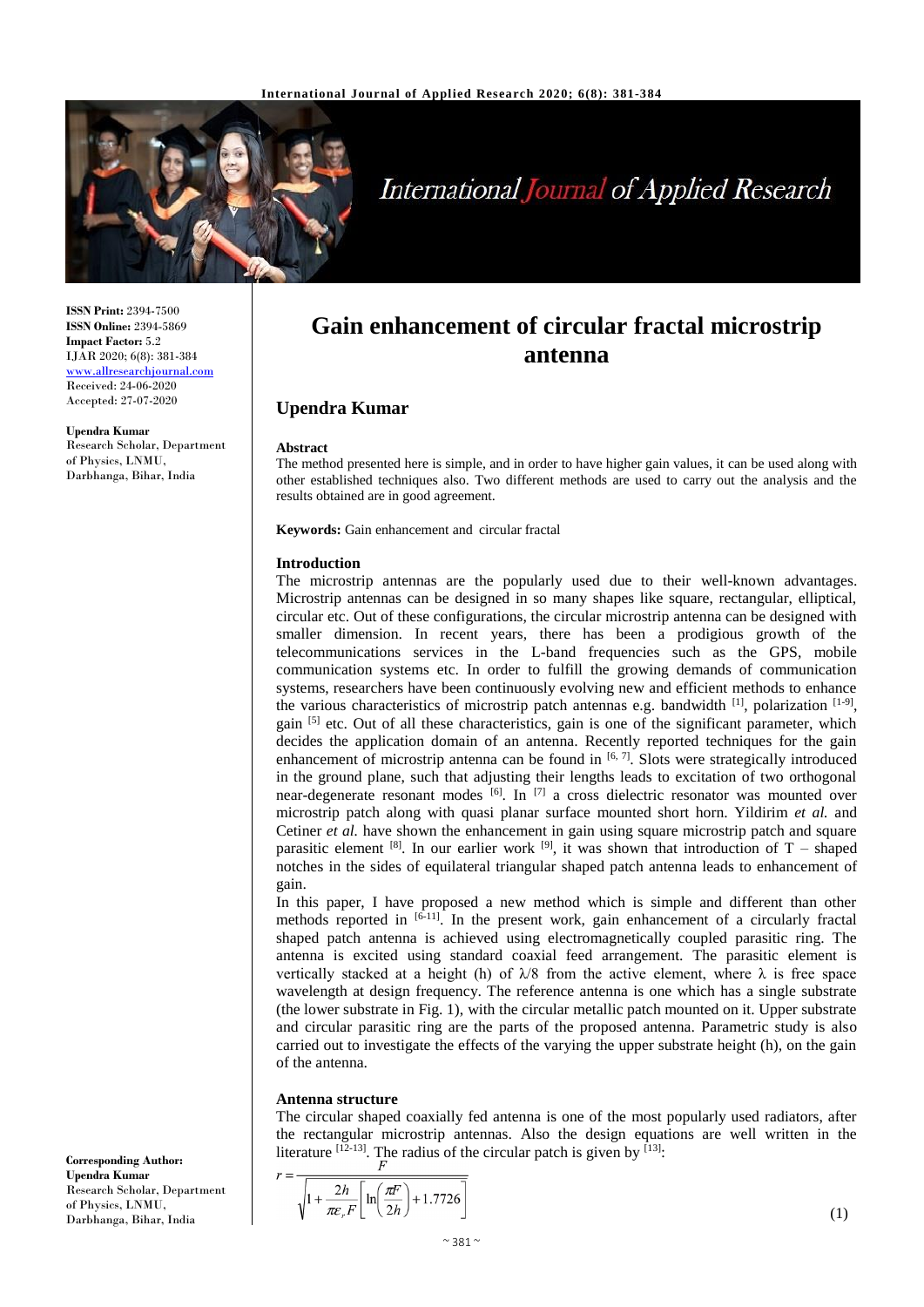Where

$$
F = \frac{8.791 \times 10^9}{f_r \sqrt{\varepsilon_r}}
$$
 (2)

In equation  $(1)$ , h must be in cm and in equation  $(2)$  fr must be in Hz.

With the given design, the circular patch operates at the fundamental frequency with dominant mode  $TM_{110}$ . The first resonant frequency is given by –

$$
(f_r)_{110} = \frac{1.8412}{2\pi r \sqrt{\mu \varepsilon}} = \frac{1.8412 v_0}{2\pi r \sqrt{\varepsilon_r}}
$$
(3)

where  $v_0$  is the speed of light in free space.

The reference antenna designed at operating frequency 1.8GHz, having FR4 substrate with height of 1.59mm, dielectric constant 4.4 and tan  $\delta = 0.02$ . The radius (r) of circular patch is 22mm. Coaxial feed is used to excite the antenna, which is located at the offset of 5mm from patch center to provide impedance matching at the operating frequency. The feed radius is kept 1.12mm.



**Fig 1:** Geometry of proposed antenna

The geometry of the proposed antenna is shown in Fig. 1. The antenna has two substrate layers. The upper substrate with a circular ring of outer radius (a) 25mm and inner radius (b) 22mm is placed upon the reference antenna. The material chosen for the upper substrate is foam with the height (h) of 20mm. The circular patch and parasitic ring are concentric. The height of upper substrate (h) on top of which the parasitic radiator lies is varied from 5mm to 40mm to obtain the resonant condition for optimum gain performance. The parametric study and the effect of 'h' variation are presented in next section.

#### **Result and discussion**

The comparison between the return loss characteristics of the reference antenna and that of proposed antenna is shown in Fig. 2 for h=20mm. As can be seen, the return loss of proposed antenna improves to 36dB from 11.5dB, which is the return loss of the reference antenna. The proposed antenna shows improvement in operating bandwidth also. The return loss is well below -10dB from 1.77GHz to 1.83GHz, exhibiting a bandwidth of 60MHz.

The simulated gain of the reference antenna at 1.8GHz is 2.1dB. During the investigations of antennas performance, it is noticed that the antenna's gain varies upon stacking a circularly shaped patch. The gain of the proposed antenna for  $h = 20$ mm is 5.9dB, which is 3.8dB greater than that of the reference antenna.

The simulated radiation characteristics (elevation and azimuthal planes) of the reference antenna and that of the proposed antenna from Finite Integration Technique and Method of Moment techniques are shown in Fig. 4 and Fig. 5 respectively.



**Fig 2:** Return loss vs frequency characteristics comparison (CST) simulation) for h=20mm

Fig. 3(a) shows the E plane patterns of reference antenna and modified antenna computed from CST simulation. As observed, the main lobe magnotude of proposed antenna improves to 7.5dB from 3.5dB for reference antenna. Also improvement in half power beam width is also observed. The HPBW of reference antenna is 650 whereas that of the proposed antenna is 700. The side lobe level is at -13.8dB which is reasonably good.

From CST simulation (Fig. 3(b)), it is observed that the pattern of the reference antenna is omni directional in azimuth plane with a main lobe magnitude of 5dB, whereas upon stacking parasitic ring, it improves to 10dB. For IE3D simulation in the H plane, approximately the same values of both the radiators are obtained means the results are in agreement.

The radiation patterns computed from MOM technique are given in fig. 4. As observed, addition of parasitic ring enhances the main lobe magnitude from 1dB to 5dB in the E plane. Also the H plane magnitude increases from 0.8dB to 5.5dB. Thus an enhancement of 4dB in E plane and that of 4.7dB in H plane is observed. The result obtained from both the techniques shows a qualitative resemblance but differs quantitatively by a small degree; the possible reason is different simulation approaches.

From IE3D simulation, it is found that the radiation efficiency of the proposed antenna with FR4 substrate is 50.5%, which is much greater than (31.86%) of the reference antenna with the same patch and substrate dimension. The increase in radiation efficiency is probably associated with adding the parasitic element which lowers the quality factor with increased surface current in the parasite, and may account for the observed antenna gain enhancement for the proposed antenna.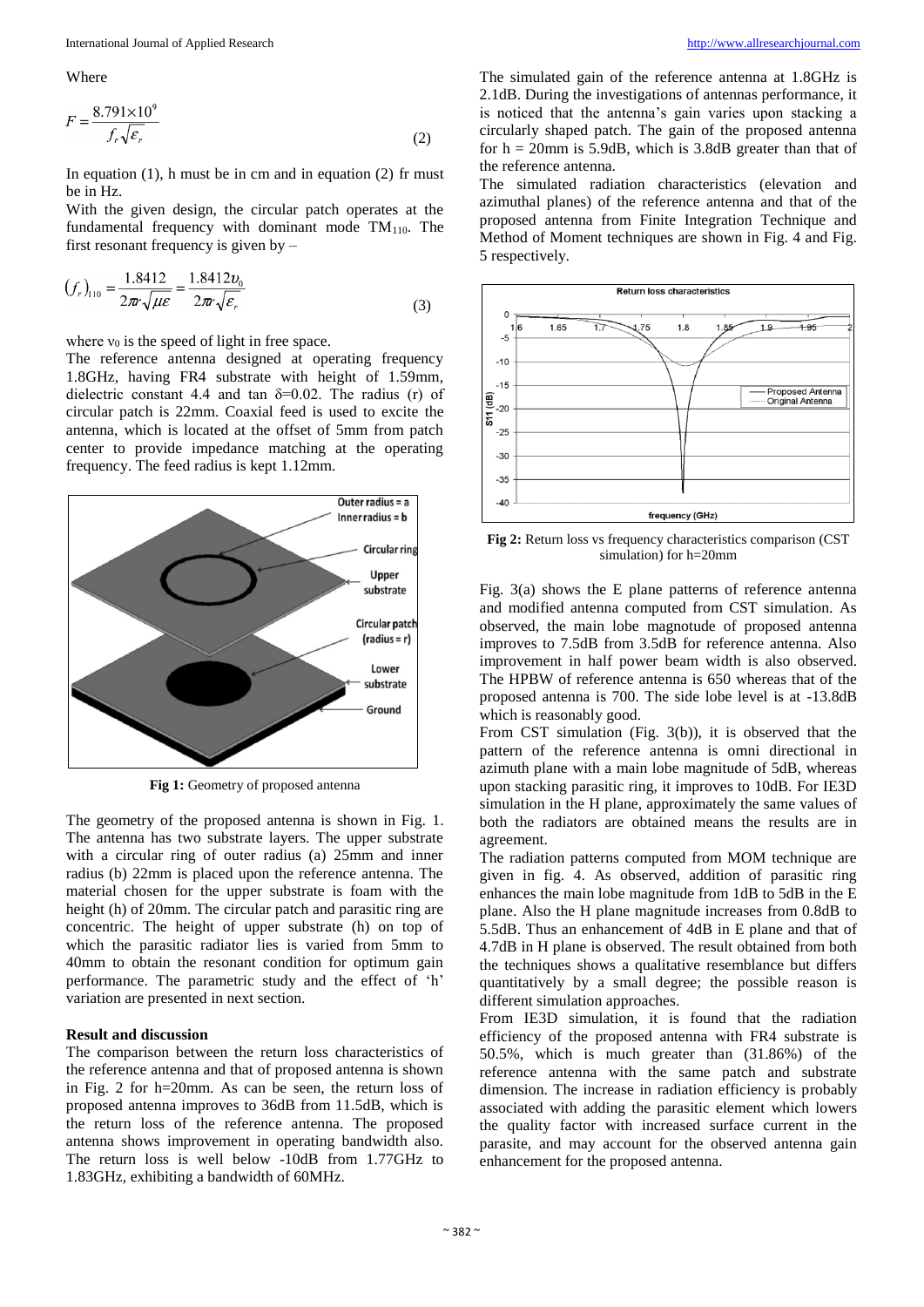

**Fig 3:** Radiation patterns comparison for conventional antenna and antenna with parasite (for d=20); CST results



**Fig 4:** Radiation patterns comparison for conventional antenna and antenna with parasite (for h=20); IE3D results

#### **Optimization of circular patch antenna**

For the proposed antenna, the parameter chosen for optimization of gain of the modified antenna is the height of the upper substrate (h). The material chosen for the upper substrate is foam material. As foam dielectric material of any arbitrary height can easily be cut in the laboratory, it caters flexibility to antenna design.

antenna, which is varied from 5mm to 40mm. As observed the gain increases initially as 'h' is increased from 5mm at 1.832GHz, whereas the maximum gain is obtained for h=20mm. Further increasing 'h' degrades the gain. While h=20 mm provides the highest gain of 5.9dB, a thickness of 10mm also provides 5.4dB, which is 3.3 dB more than the original antenna. This value of h can be chosen if the antenna's bulkiness is a constraint.

Fig. 5 shows the effect of varying 'h' on the gain of the



**Fig 5:** Variation of proposed antenna's gain with 'h'